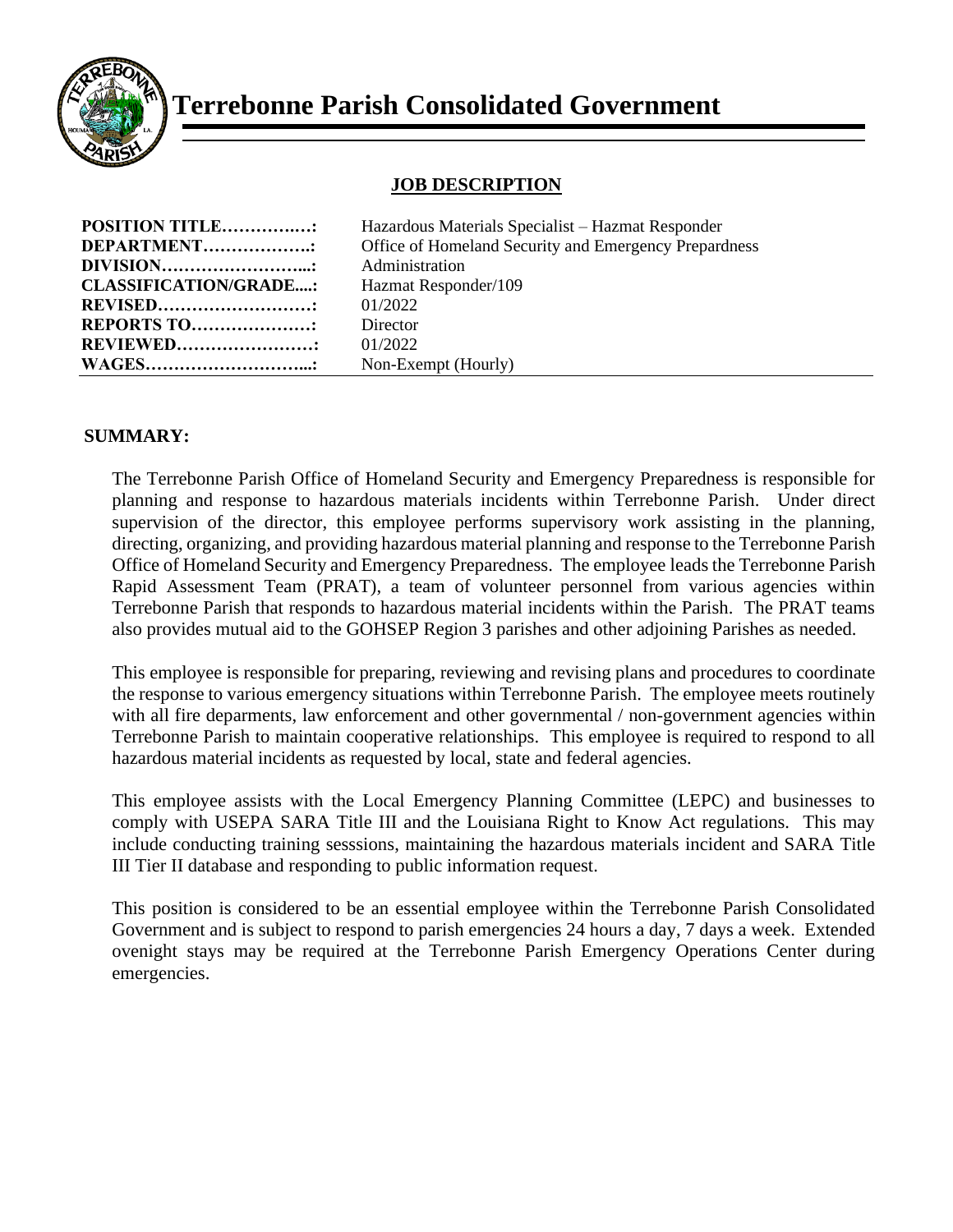### **BASIC FUNCTIONS:**

- 1. Assist the Director in planning, directing, organizing and providing support for the Terrebonne Parish Rapid Assessment Team (PRAT); prepares, reviews, and revises the parish emergency response plans and procedures.
- 2. Provides monthly training and maintains training records for the Terrebonne Parish Rapid Assessment Team members.
- 3. Assist in securing the cooperation and participation of law enforcement agencies, fire departments, search and rescue squads, parish departments, schools, and day care centers, hospitals and varied private sector agencies.
- 4. Assists the Local Emergency Planning Committee (LEPC) Chairman, local industry and businesses in complying with SARA Title III, state, and federal regulations.
- 5. Maintains the hazardous material / command post vehicle and associated equipment; ensures vehicles are in proper working order; ensures emergency response materials and equipment are available and in proper working condition.
- 6. Assist in conducting training for Parish officials and emergency response personnel to ensure all participants in emergency operations are aware of their roles and responsibilities.
- 7. Attends public and private meeting and functions representing the department.
- 8. Maintains hazardous materials incident database and Tier II reporting database.
- 9. Responds to hazardous material incidents as requested by federal, state and local response agencies to assist with mitigation of pipeline, highway, rail, marine and fixed site facilities.
- 10. Coordinates incident management techniques during hazardous material incidents with the Parish.
- 11. May be required to provide expert testimony in both criminal and civil court proceedings.
- 12. Provide training initiatives, including classroom instruction and practical exercises designed to educate local first response agencies on Chemical, Biological, Radiological, Nuclear and Explosive (CBRNE) incidents and other hazardous incidents.
- 13. Provide leadership, i.e, incident command and technical support on hazardous materials to local first responders as requested.
- 14. Inspects, services, calibrates and maintains all hazardous material response equipment to ensure operational readiness during an emergency response, including office communications equipment.
- 15. Must be available 24 hours / 7 days a week to respond to Parish emergencies. Must be willing to be on-call every other week, or as requested by the Director of the department.
- 16. Assists with the planning initiatives related to hazardous materials in relation to pipelines, highways, rail, marine and fixed-site facilities.
- 17. Must be willing to work overtime as requested by the Director of the department.
- 18. Perform the Emergency Support Function ESF 10 Manager duties as required during Parish emergencies.
- 19. Performs other duties as needed for continuity of operations within the Office of Homeland Security and Emergency Preparedness.

# **EDUCATIONS AND EXPERIENCE**

- 1. Must have high school diploma or GED equivalent. College education preferred.
- 2. 3 to 5 years of experience in emergency response work with some supervisory experience within private industry or government, fire department, law enforcement or other public safety entity.
- 3. Have the ability to complete the National Incident Management System certification process within six months of employment.
- 4. Must have completed the Louisiana State Police Hazmat Technicians, 40-hour training course or equivalent. (Reference 29CFR1910.120)